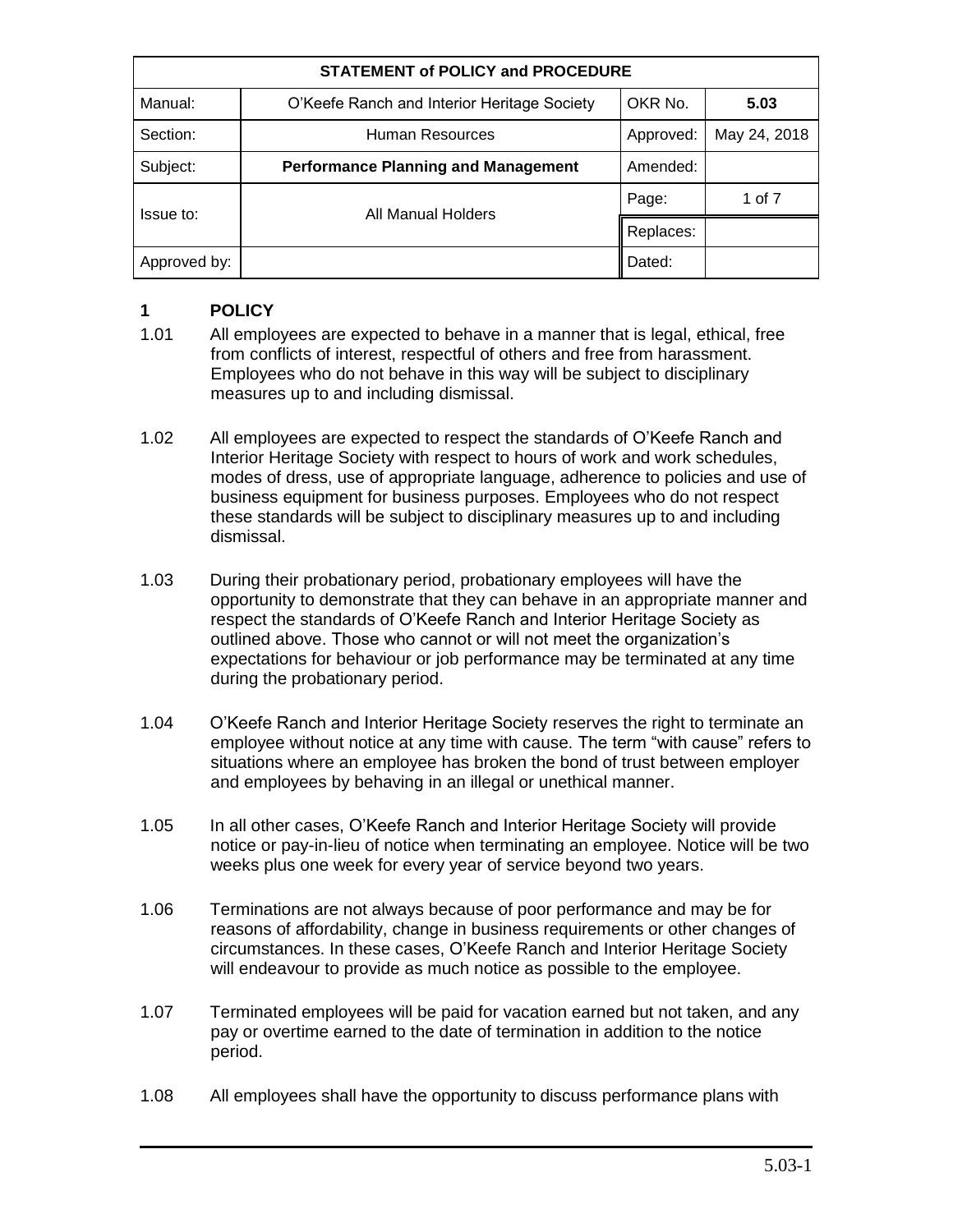| <b>STATEMENT of POLICY and PROCEDURE</b> |                                             |           |              |
|------------------------------------------|---------------------------------------------|-----------|--------------|
| Manual:                                  | O'Keefe Ranch and Interior Heritage Society | OKR No.   | 5.03         |
| Section:                                 | Human Resources                             | Approved  | May 24, 2018 |
| Subject:                                 | <b>Performance Planning and Management</b>  | Amended:  |              |
| Issue to:                                | All Manual Holders                          | Page:     | 2 of 7       |
|                                          |                                             | Replaces: |              |
| Issued by:                               |                                             | Dated:    |              |

their supervisors a minimum of once per year.

- 1.09 Employees are expected to provide their supervisors with reports on progress towards their performance plan a minimum of four times per year.
- 1.10 Annually, supervisors are required to produce and review with employees written assessments of employee performance and contribution, as well as skills and potential. Performance plans and reports along with annual reviews will become part of the employee record for a period of not less than three years.

### **2 PURPOSE**

2.01 The purpose of this Statement of Policy and Procedure is to state organizational expectations with respect to employee behaviour as well as to establish standards for performance planning and reporting.

# **3 SCOPE**

3.01 This policy applies to all employees.

# **4 RESPONSIBILITY**

- 4.01 It is the responsibility of the employee to understand and adhere to organizational expectations with respect to behaviour.
- 4.02 It is the responsibility of all managers to provide links between the organization's business plan and the employee's individual performance plan and to ensure that individual performance plans are produced.
- 4.03 It is the responsibility of each employee to report regularly on their performance plan progress.
- 4.04 It is the responsibility of all managers to provide feedback and assessment on employee performance a minimum of once per year.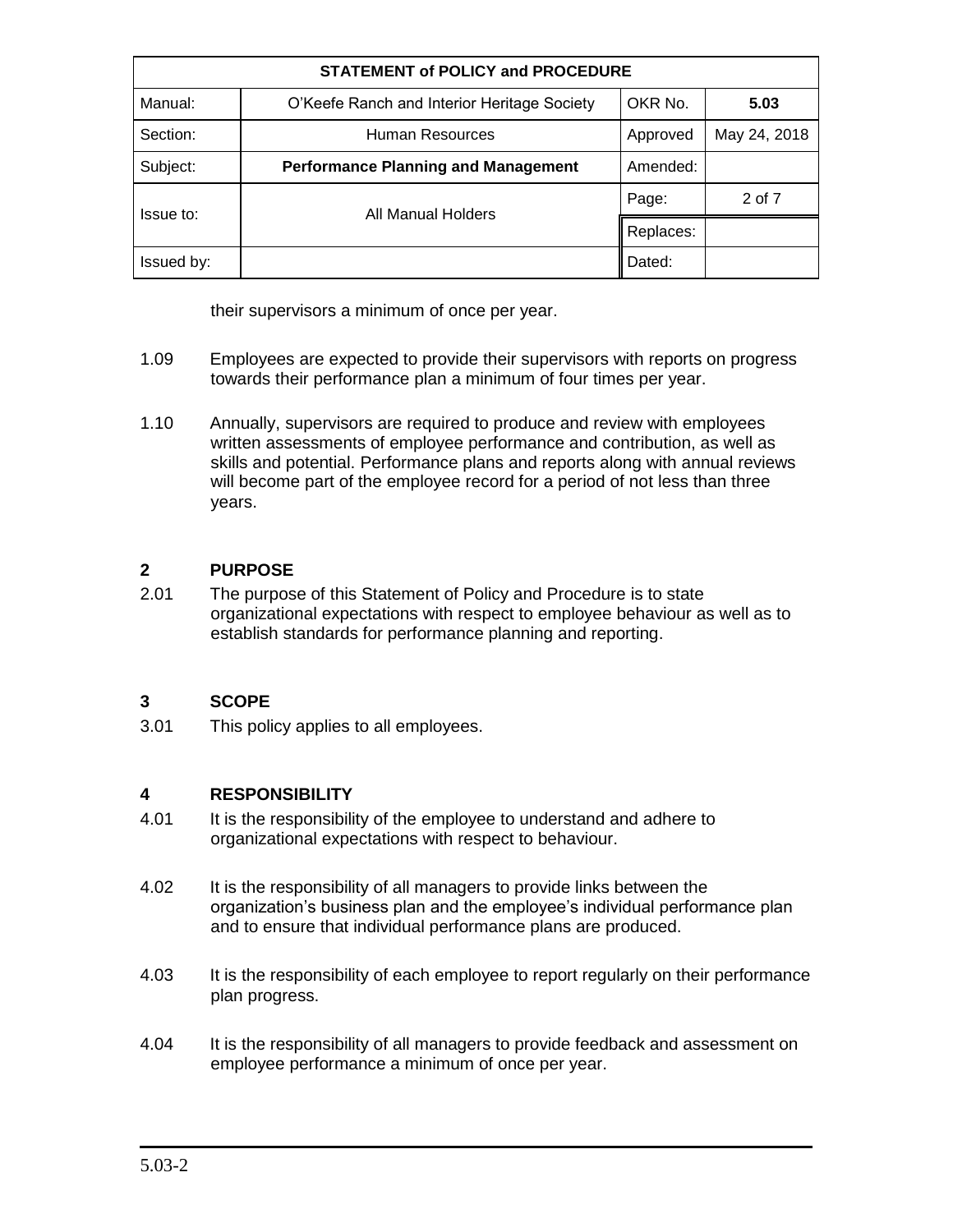| <b>STATEMENT of POLICY and PROCEDURE</b> |                                             |           |              |
|------------------------------------------|---------------------------------------------|-----------|--------------|
| Manual:                                  | O'Keefe Ranch and Interior Heritage Society | OKR No.   | 5.03         |
| Section:                                 | Human Resources                             | Approved: | May 24, 2018 |
| Subject:                                 | <b>Performance Planning and Management</b>  | Amended:  |              |
| Issue to:                                | All Manual Holders                          | Page:     | 3 of 7       |
|                                          |                                             | Replaces: |              |
| Approved by:                             |                                             | Dated:    |              |

### **5 DEFINITIONS**

- 5.01 "**Conflict of interest**" means a situation where an individual or a close relative of the individual has a personal stake in a particular decision or direction being taken by the organization and has some degree of influence over that decision or direction.
- 5.02 "**Harassment**" means behaviour that is intimidating, hostile or offensive and which may be perceived by an individual or group of individuals as denying them dignity and respect. This includes, but is not limited to physical contact, off-colour jokes, threats, comments about a person's mental or physical abilities and displays of offensive or derogatory material.
- 5.03 "**Disciplinary measures**" means verbal or written warnings, placing on probation, suspension with or without pay, demotion or termination.
- 5.04 "**Performance plan**" is a document outlining the performance objectives for an employee for a specified period of time.
- 5.05 "**Performance assessment**" is a written document providing formal evaluation of an employee's performance during a specified period of time.

### **6 REFERENCES and RELATED STATEMENTS of POLICY and PROCEDURE**

Provincial Employment Standards Act OKR 2.04 – Ethics OKR 2.06 – Strategic and Business Planning OKR 5.01 – Human Resources Primer OKR 5.02 – Recruitment, Selection and Orientation OKR 5.04 – Volunteer Management OKR 5.05 – Compensation and Working Conditions

# **7 PROCEDURES**

### 7.01 **Performance Plan Development**

(a) As soon as the departmental business plan is finalized, employees will be briefed on business plan objectives.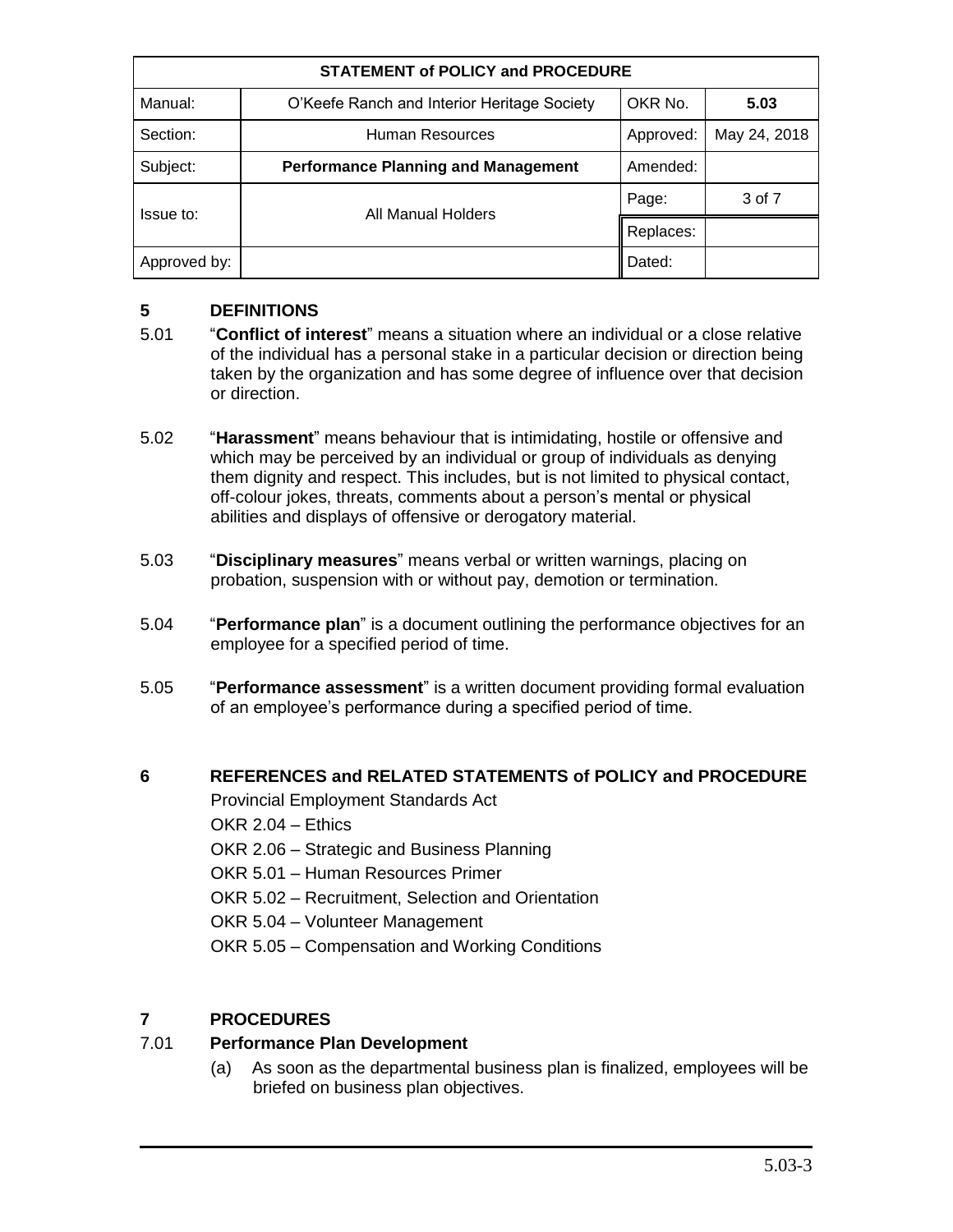| <b>STATEMENT of POLICY and PROCEDURE</b> |                                             |           |              |
|------------------------------------------|---------------------------------------------|-----------|--------------|
| Manual:                                  | O'Keefe Ranch and Interior Heritage Society | OKR No.   | 5.03         |
| Section:                                 | Human Resources                             | Approved  | May 24, 2018 |
| Subject:                                 | <b>Performance Planning and Management</b>  | Amended:  |              |
| Issue to:                                | All Manual Holders                          | Page:     | 4 of 7       |
|                                          |                                             | Replaces: |              |
| Issued by:                               |                                             | Dated:    |              |

- (b) Performance planning meetings will be scheduled with individual employees to discuss their planned contribution to the achievement of business plan objectives. At the performance planning meeting, an employee and his or her supervisor will reach consensus on:
	- (i) The employee's individual objectives for the coming period.
	- (ii) The measurement that will be used to determine achievement on each objective.
	- (iii) The appropriate frequency of performance reports to be provided by the employee to the supervisor.

### 7.02 **Performance Reporting**

- (a) Periodically, with the frequency agreed to by employee and supervisor during the performance planning meeting, the employee will provide a report to the supervisor on each objective for the period.
- (b) The employee's supervisor will use this performance report as an opportunity to recognize achievement and to explore missed objectives.
- (c) A performance plan may be adjusted at any time if, in the judgment of the supervisor, conditions warrant it.

### 7.03 **Performance Assessment**

- (a) Annually, or more frequently if deemed appropriate, managers will provide each employee with formal feedback on the strengths and weaknesses of their performance for the year.
- (b) The formal performance assessment will be used in the determination of employee pay increases, if any, for the coming year.
- (c) Employees will be asked to sign the performance assessment to demonstrate that they have seen it. An opportunity will be provided for each employee to challenge or question the performance assessment and be provided with an explanation of the reasons behind the assessment.

### 7.04 **Skills Review and Development Plan**

(a) Annually, or more frequently if deemed appropriate, the supervisor will provide to each employee an assessment of their strengths and weaknesses relative to the skills required for the job and any other skills for which feedback is requested.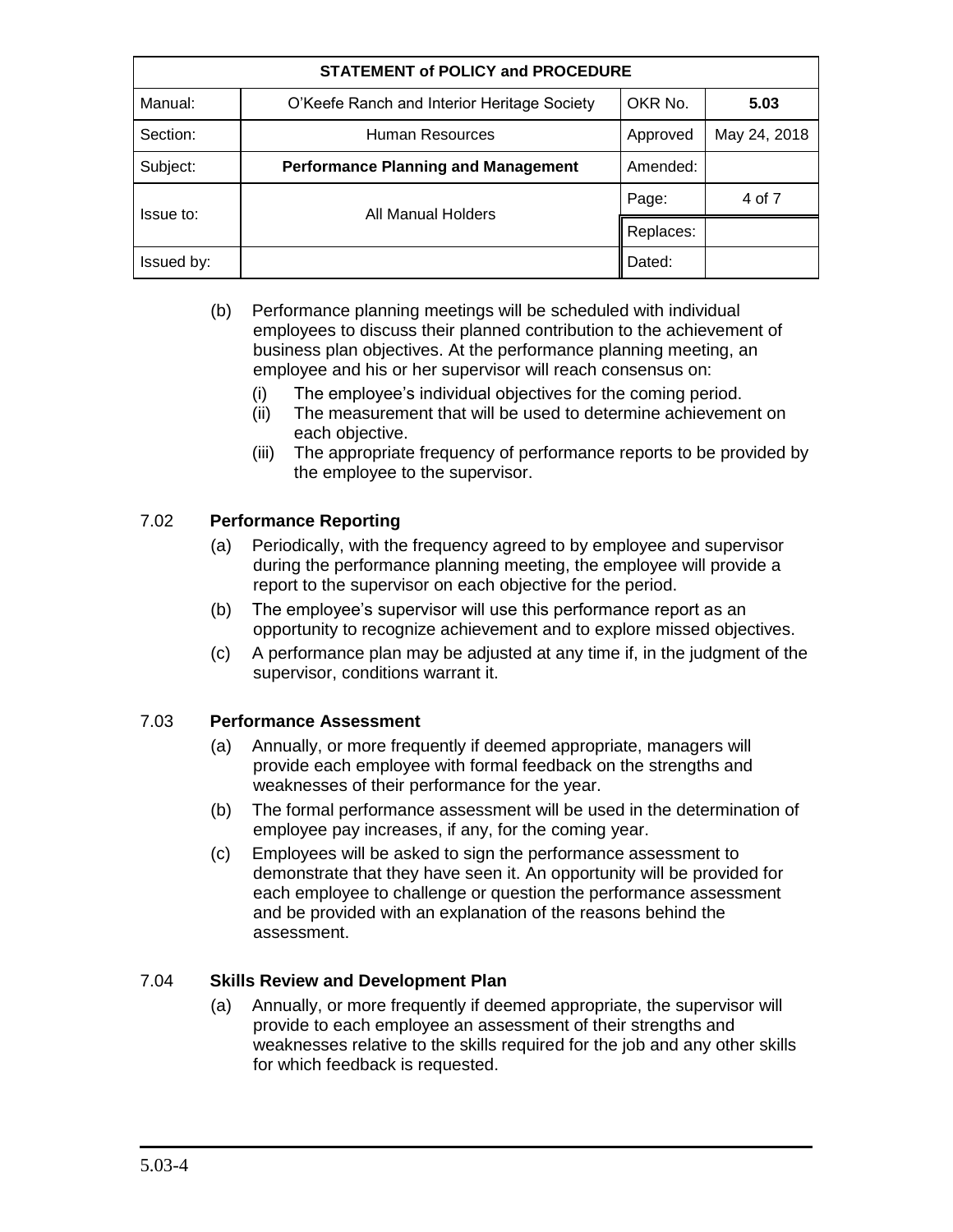| <b>STATEMENT of POLICY and PROCEDURE</b> |                                             |           |              |
|------------------------------------------|---------------------------------------------|-----------|--------------|
| Manual:                                  | O'Keefe Ranch and Interior Heritage Society | OKR No.   | 5.03         |
| Section:                                 | Human Resources                             | Approved: | May 24, 2018 |
| Subject:                                 | <b>Performance Planning and Management</b>  | Amended:  |              |
| Issue to:                                | All Manual Holders                          | Page:     | 5 of 7       |
|                                          |                                             | Replaces: |              |
| Approved by:                             |                                             | Dated:    |              |

- (b) At the time the skills review is discussed, the supervisor and employee should discuss the employee's interests in and the employer's ability to provide development opportunities during the coming period.
- (c) The supervisor will document a development plan for both on and off-job development opportunities sought for the employee which may include any of:
	- (i) Vertical extension of job responsibilities.
	- (ii) Horizontal extension of job responsibilities.
	- (iii) Cross-training on other jobs.
	- (iv) Job shadowing opportunities.
	- (v) Coaching.
	- (vi) Training.
	- (vii) Educational opportunities.
	- (viii) Special opportunities.

#### 7.05 **Substandard Performance**

When an employee's performance is consistently below expectations, corrective action is required. It is the supervisor's responsibility to initiate action. It is the employee's responsibility to improve his or her performance.

- 7.06 Steps to be taken in a substandard performance situation are as follows:
	- (a) One or more discussions between the employee and their supervisor regarding
		- (i) Clarity of understanding of the performance objectives.
		- (ii) Clarity of understanding of the measurement and reporting requirements.
		- (iii) Clarity of understanding of circumstances which might be affecting the employee's performance and accommodation if appropriate.
		- (iv) Coaching to assist the employee in reaching performance objectives.
		- (v) Renewed or revised commitment on performance.
	- (b) If substandard performance persists, a formal meeting between the employee and Operations Director which establishes and documents:
		- (i) The facts of the substandard performance and the steps taken to date.
		- (ii) The objectives and the measurement and reporting requirements related to the objectives.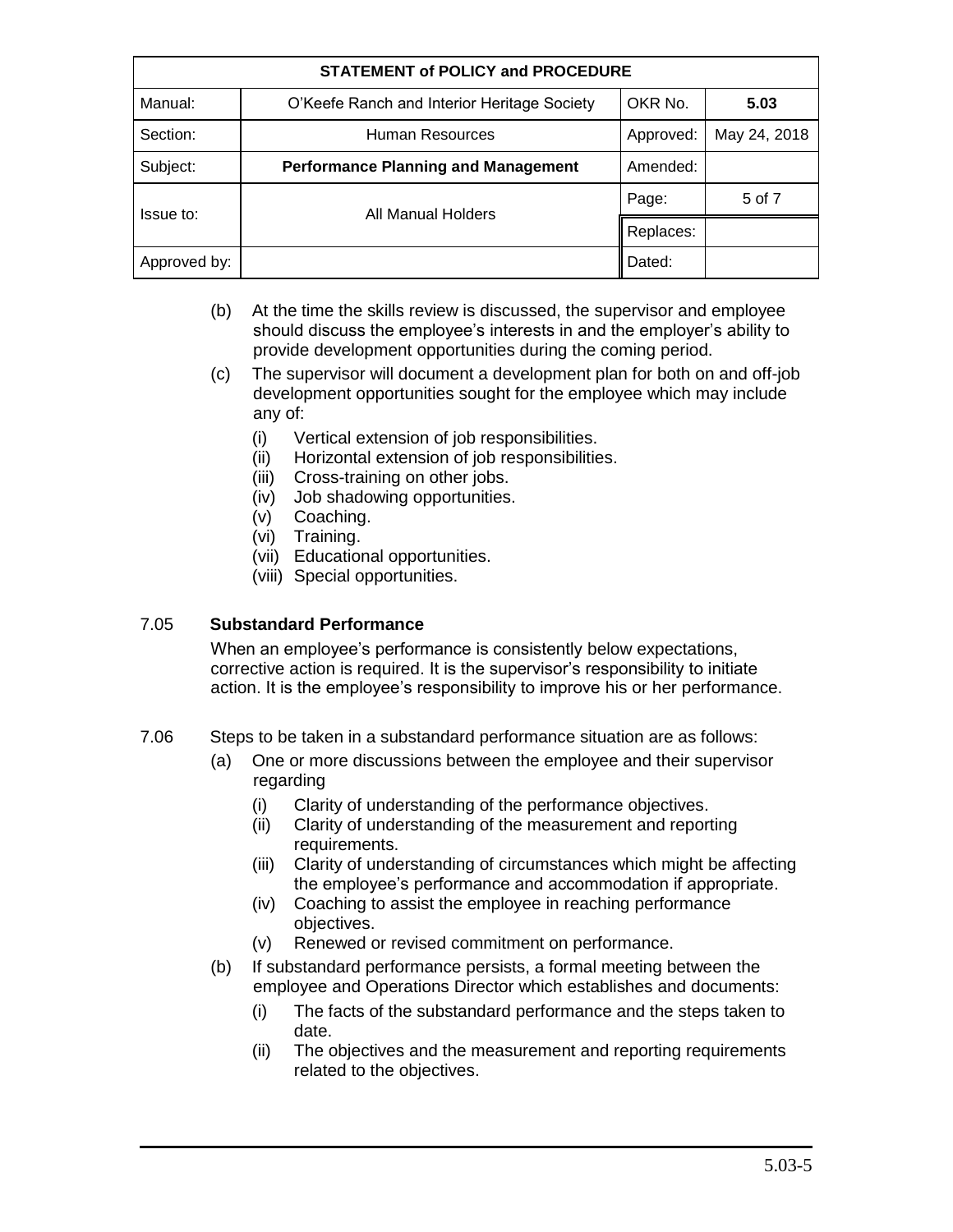| <b>STATEMENT of POLICY and PROCEDURE</b> |                                             |           |              |
|------------------------------------------|---------------------------------------------|-----------|--------------|
| Manual:                                  | O'Keefe Ranch and Interior Heritage Society | OKR No.   | 5.03         |
| Section:                                 | Human Resources                             | Approved  | May 24, 2018 |
| Subject:                                 | <b>Performance Planning and Management</b>  | Amended:  |              |
| Issue to:                                | All Manual Holders                          | Page:     | 6 of 7       |
|                                          |                                             | Replaces: |              |
| Issued by:                               |                                             | Dated:    |              |

- (iii) An agreed-upon period of time during which the performance will be monitored closely.
- (iv) The possibility that continued sub-standard performance may result in demotion or dismissal.

The document should be dated, signed and retained on file.

- (c) If substandard performance persists, a second formal meeting between the employee and Operations Director which establishes and documents:
	- (i) Any progress on performance.
	- (ii) Areas of continued sub-standard performance.
	- (iii) A formal warning of the specific potential consequence of continued sub-standard performance.
	- (iv) An agreed-upon period of time during which the performance will continue to be monitored closely.
- (d) If substandard performance persists, a third formal meeting between the employee and Operations Director which implements the consequence identified during the second formal meeting.

### 7.07 **Appeal on Performance Assessment or Disciplinary Action**

- (a)
- (b) All other employees are accorded the right to a review of their circumstances and the decision of Operations Director. The request for a review should be made in writing within one week of the action taken by the supervisor and the supervisor's manager should respond within two weeks of receiving the request. The decision of the appeal manager is considered final.

### 7.08 **Termination**

- (a) Employees on employment contract complete their assignments at the end of the contract. O'Keefe Ranch and Interior Heritage Society will make every effort to provide advance notice of any intended extensions to employment contracts in recognition of the employee's need to provide for themselves beyond the term of their current contract.
- (b) Regular full-time and part-time employees are expected to provide a minimum of two weeks' notice of their intention to resign.